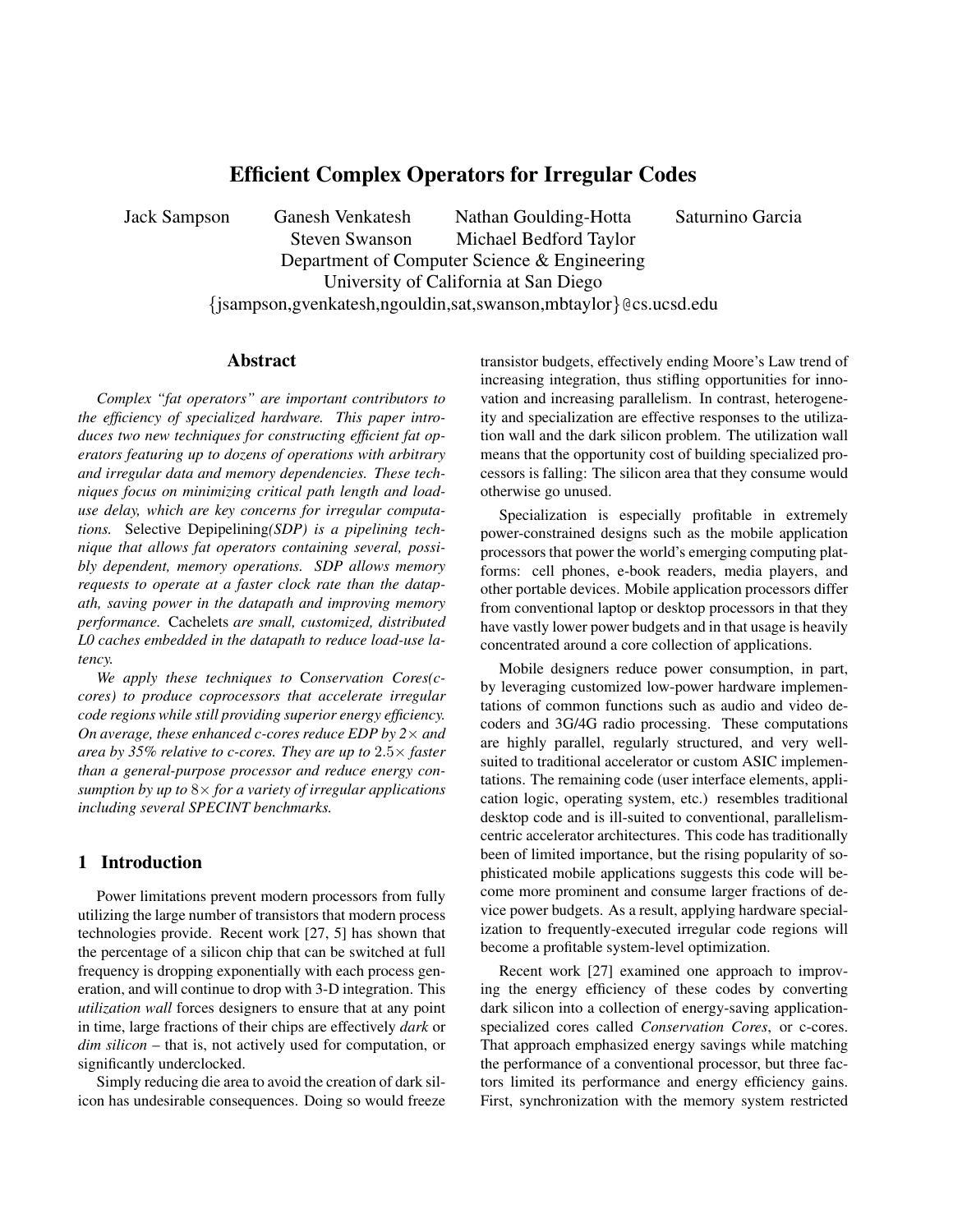ILP, required large numbers of pipeline registers, and increased power consumption. Second, L1 cache accesses consumed significant energy and limited performance. Third, the mechanisms for adapting to software changes increased energy and area use significantly.

This paper introduces two techniques which, unlike many conventional architectural features, simultaneously improve both energy efficiency and performance. The first is a new pipeline design technique called *selective depipelining*(SDP), to reduce clock power, increase memory parallelism, and extract ILP by converting each basic block into a "fat operator". For the applications examined, these fat operators could be very complex, covering up to 103 sub-operations including 17 memory requests.

Second, we incorporate specialized energy-efficient, perinstruction data caches called *cachelets*, which allow for sub-cycle cache-coherent memory accesses. By applying these techniques to c-cores, we can construct applicationspecific coprocessors that efficiently target codes with little parallelism and irregular memory behavior. These techniques are fundamental to the design of the coprocessors in this paper, but can also apply to any architecture that uses fat operators, such as the "magic" instructions discussed in [15].

Additionally, we use workload profiling to reduce the costs of the reconfigurability mechanisms that allow c-cores to adapt to changes in the software they target. These techniques reduce EDP by  $2 \times$  and area by 35% relative to prior work. Compared to an efficient, in-order MIPS processor, these enhanced c-cores improve, on average, performance by  $1.5 \times$  for the function the c-core targets, application performance by 1.3×, targeted function energy-delay-product by 7.1 $\times$ , and application energy-delay-product by 2.9 $\times$ .

The rest of the paper proceeds as follows. Section 2 gives an overview of c-core-based architectures, and provides context for selective depipelining and cachelets. Sections 3 and 4 examine the techniques in detail. Section 5 reviews related work, and Section 6 concludes.

### 2 Architecture overview

In this section, we provide an overview of the Conservation Core [27] architectural model that we extend. Architectures based on specialized hardware must address three issues: 1) how a coprocessor's memory interfaces with host system memory, 2) how the system withstands changes to the software that it targets, and 3) how the coprocessor integrates with the host system's general-purpose processor(s). We address each question in turn.

### 2.1 C-cores

Figure 1(a) shows c-cores integrated into a tiled multicore architecture that connects multiple tiles and external memory via a point-to-point interconnection network. Each tile (see Figure 1(b)) contains a general purpose processor (the CPU) that is tightly coupled with multiple c-cores. The c-cores and the CPU share the tile's resources, including the coherent L1 data cache, the on-chip network interface (OCN), and the combined FPU/Multiplier unit.

The c-core toolchain automatically partitions a program between the CPU and the specialized hardware according to a cost model that estimates the benefit of running the code in dedicated silicon. It generates a hardware specification that it then synthesizes, places, and routes in 45 nm technology. Each c-core targets a frequently executed, or "hot", region of an application. They achieve energy and power savings by using specialized hardware datapaths that eliminate much of the overhead in conventional processor pipelines, including instruction fetch, register file accesses, and bypassing. Each c-core encompasses many basic blocks and executes one basic block at a time. C-cores clock-gate hardware not needed by the currently executing block. Control flow edges between blocks in a c-core are fixed, but can be arbitrary. A set of distributed state machines that closely mirror the control flow graph of the source program controls these datapaths, as shown in Figure 1(c). This mirroring allows for precise replication of the semantics of the CPU execution of the code. These datapaths communicate with the CPU and other tiles via connections to the shared L1 cache, also shown in Figure 1(d). The CPU executes code that is not mapped to a c-core. This includes parts of the application that occur infrequently or that post-date manufacturing of the chip. Execution shifts between the CPU and the c-cores as an application enters and exits the code regions that the c-cores support. Finally, c-cores also support patching, a form of reconfiguration, via a scan chain interface.

C-cores map readily to domain-specialized chips, but are also useful within general-purpose systems. The utilization wall leaves many transistors idle. Rather than underclock processor cores, or abandon increasing integration, we envision allocating the transistors to c-cores and other specialized hardware. Any commonly used applications or libraries (e.g. windowing systems, GUIs, codecs) are viable targets.

#### 2.2 Selective depipelining and cachelets

We enhance c-cores by applying techniques that increase operator the efficiency. We call c-cores incorporating these techniques *Efficient Complex Operation Cores* (ECOcores). ECOcores are a significant extension of c-cores. Ccore datapaths can contain at most one memory operation, whereas ECOcores can contain fat operators for arbitrary basic blocks, even those including several dependent memory operations. ECOcores also have a different focus than previous c-core work [27]: While both approaches reduce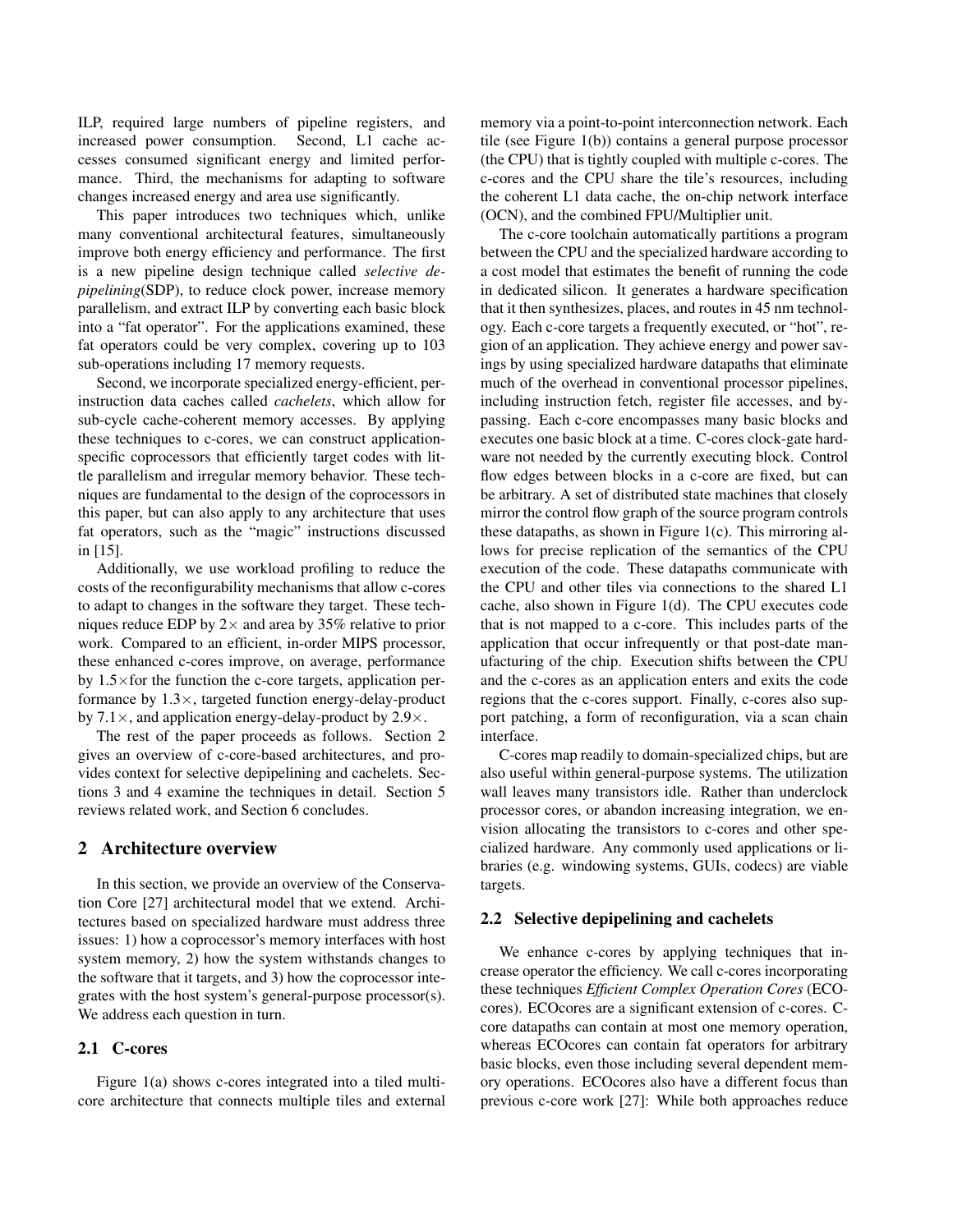

**Figure 1.** *A c-core-enabled, tiled architecture* **A tiled c-core-based system (a) includes several tiles (b) that each include a general-purpose, in-order processor and several c-cores (c) that target hot regions of code. Internally, c-cores will implement each basic block (d) using SDP (see Section 3).**

energy, ECOcores also aim to accelerate irregular codes, whereas c-cores offer minimal speedup.

ECOcores improve energy efficiency and performance over other systems designed to execute irregular code by leveraging two architectural techniques. The first technique, *selective depipelining*, is a novel pipelining scheme that significantly improves performance and reduces energy consumption by eliminating two important sources of waste in the generation of complex operators. It reduces both unnecessary clock power and time wasted due to poor alignment of operators within cycles. We show that we can pack dozens of operations, including multiple, dependent memory operations, into a single, efficient, logical clock cycle. We show that this technique works for blocks with many, potentially dependent, operations, with high performance, and without requiring asynchronous logic. The second technique, *cachelets*, is a new type of small, distributed, coherent L0 data cache that specializes individual loads and stores to reduce common case memory latency. In the following sections, we describe our two techniques in detail and highlight the unique challenges of irregular codes.

### 3 Selective depipelining

Selective depipelining, or SDP, takes advantage of the fact that memory and datapath sub-operations within a composite fat operation have different needs. Datapath operators are inexpensive to replicate, whereas the memory interface is inherently centralized. SDP bridges the gap between these disparate requirements. SDP allows memory to run at a much higher clock frequency than the datapath. The fast clock effectively replicates the memory interface *in time* (by exploiting pipeline parallelism), while the datapath runs at a slower clock rate, saving power and leveraging ILP by replicating computation resources *in space*. Using SDP, we have been able to efficiently construct fat operations encompassing up to 103 operators including 17 memory requests.

With SDP, ECOcores execute faster and consume less energy than a general-purpose processor, or even other special-purpose hardware such as [27]. SDP improves performance by enabling memory pipelining and exploiting ILP in the datapath. SDP reduces static and dynamic power because the datapath requires fewer pipeline registers and synthesis can use smaller, slower gates.

Datapath organization Under SDP, we organize datapath operators according to the basic blocks in a program's CFG, and one basic block executes for each pulse of the slow clock. During a slow clock cycle, only the control path and the currently executing basic block are active. The execution of a basic block begins with a slow clock pulse from the control unit. The pulse latches live-out data values from the previous basic block and applies them as live-ins to the current block. The next pulse of the slow clock, which will trigger the execution of the next basic block, will not occur until the entire basic block is complete.

For each basic block, there is one control state, and each state contains multiple substates called *fast states*. The number of fast states in a given control state is based on the number of memory operations in the block and the latency of the datapath operators. This means that different basic blocks operate at different slow clocks. During the execution of the basic block, the control unit passes through fast states in order. Some fast states correspond to memory operations. For these, the ECOcore sends out a load or store request to the memory hierarchy. The ECOcore also includes a register to receive the result of loads. Unlike the registers between basic blocks, these registers latch values on fast clock edges. These are the only registers within a basic block. The ECOcore remains in the fast state receiving from memory until the memory operation completes.

While most operations are scheduled at the basic block level, memory accesses and other long-latency operations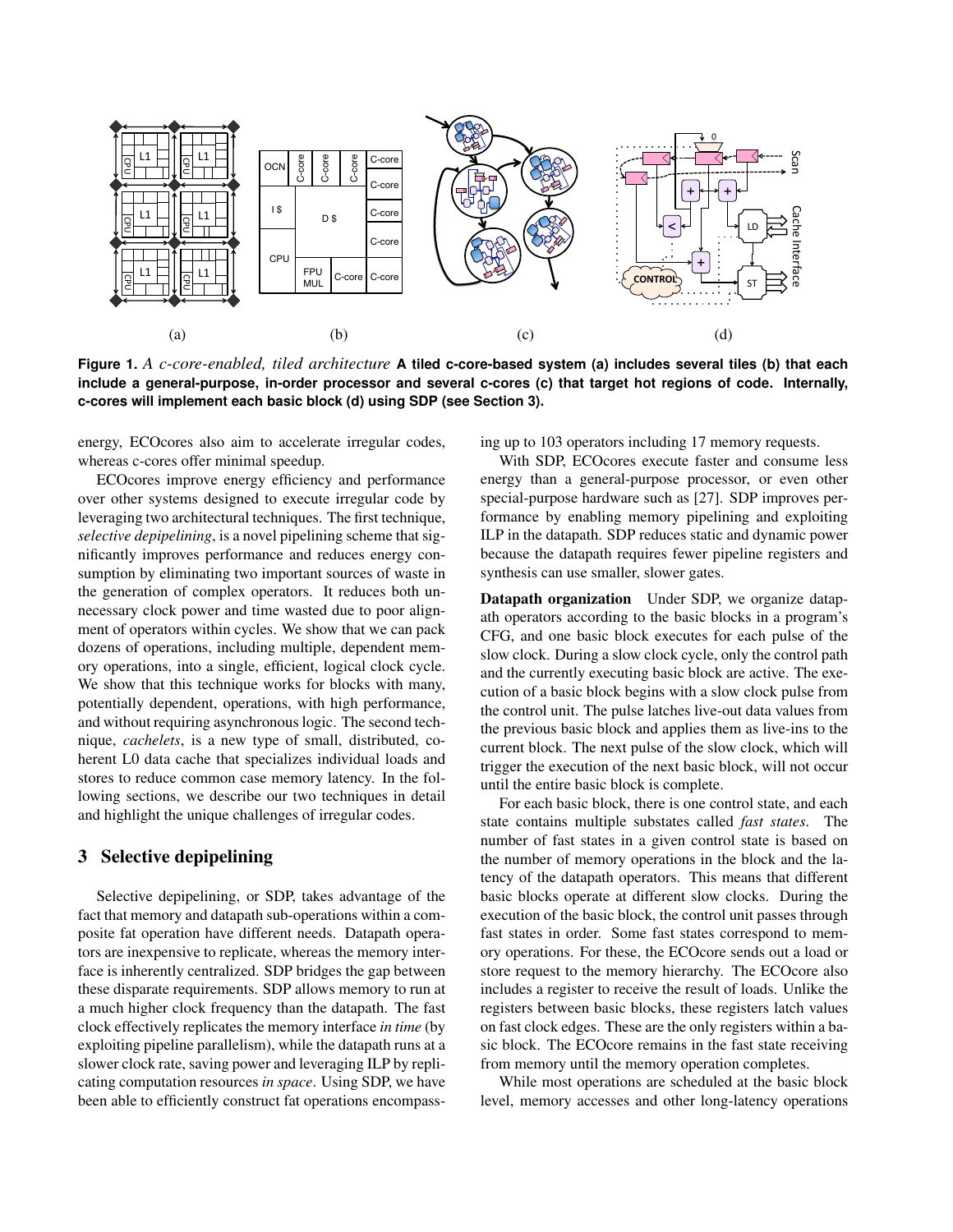are scheduled with respect to the fast clock for pipelining.

Pipelined memory operations ECOcores enforce the memory ordering semantics that imperative programming languages require. ECOcores require in-order completion of memory requests to reduce complexity and save power, but they also pipeline the interface to support memory parallelism and improved performance.

Every load and store occurs in two steps: request and response. A request consists of an address and, for stores, the value to be stored. When the datapath generates a new request, the ECOcore sends it to the memory hierarchy and continues performing other operations in parallel.

In the response step, the control unit waits if necessary for the load value or store confirmation. Fast-clock registers save load values for use by dependent operators in the datapath. By splitting memory accesses into two phases, an ECOcore can initiate up to one memory request (load or store) and receive up to one memory response (load value or store confirmation) on every cycle. Memory operations complete in order, but multiple outstanding requests can be in flight at any time.

Long-latency operations In addition to memory operations, some non-memory operations (such as integer division and floating point operations) also have a long and/or variable latency. ECOcores handle these long-latency operations just like memory requests: They wait in a specific fast state for a valid signal from the corresponding functional unit.

SDP example Figure 2 illustrates SDP over one basic block. C source is shown at right, alongside a timing diagram, control flow graph (CFG) and datapath for the implementation of that code. The datapath contains arithmetic operators and load/store units for individual operations from the original program. The timing diagram shows how the datapath logic can take multiple fast cycles to settle while the datapath makes multiple memory requests.

The figure demonstrates how SDP saves energy and improves performance. In a traditional pipeline, the registers at fast clock boundaries would latch all the live values in the basic block. SDP is more effective than merely clock gating because it eliminates registers altogether, reducing latency, area and energy. It also eliminates many leaves from the clock tree, reducing clock tree area, capacitance and leakage. Eliminating registers also allows for more flexible scheduling of operations and removes the set-up, holdtime, and propagation delays that registers introduce. Also, having a very slow "slow clock" and only having one basic block active at a time enables an extremely aggressive clock-gating approach: In addition to leaf-level gating, we can gate all branches of the tree going to other basic blocks, and within the active basic block, each register will only be active once per dynamic execution.

#### 3.1 Implementation

Since ECOcore-based chips will contain tens to hundreds of ECOcores, it is infeasible to select and design each ECOcore by hand. Instead, a toolchain automatically selects and synthesizes placed-and-routed ECOcores from a target code base. This section describes the toolchain and the synthesis process.

SDP implementation SDP relies on a fast clock for memory and a separate slow clock for the datapath of each basic block. The fast clock operates at the system frequency of 1.5 GHz. The slow clock signals come from the ECOcore's control unit, which tracks the flow execution through the ECOcore at basic block granularity.

Many signals in the basic block can safely take the entire minimum execution time to propagate through the block. However, the inputs to memory operations need to propagate more quickly because they must be ready on the fast clock boundary where the operation issues to memory. For instance, in Figure 2, the path from input  $\pm$  through the increment and compare can take up to eight fast clock cycles, while the path from B to the first load must complete in a single cycle. Similarly, the result of the third load has just 2 cycles to propagate to the store in fast state 1.8. Our toolchain generates these multi-cycle constraints and passes them to the synthesis toolchain.

Scheduling To generate multi-cycle constraints, an operation scheduler estimates the number of fast states each register-register, register-memory, and memory-register path within the basic block requires. If the scheduler is too conservative, the ECOcore will waste time in unnecessary fast cycles, resulting in slower performance. If the scheduler is too aggressive, the back-end CAD tools will not be able to meet timing requirements, causing the ECOcore to run at a slower clock frequency. Thus, the benefits of SDP are sensitive to the accuracy of the multi-cycle constraints.

To determine how many fast states a control state will contain, the operation scheduler calculates a minimum execution time for the block, in terms of fast clock cycles. This number is the maximum of the number of memory operations in the block and the critical path through the block divided by the fast clock period. For this calculation, the tool chain assumes that all memory operations will hit in the L1 cache. To achieve maximum performance, the ECOcore scheduler must accurately estimate the number of fast states required for the critical path through each basic block and assign memory operations to the earliest fast states in which their inputs will be ready.

The ECOcore approach to scheduling accounts for both widely varying operation latencies (from 10 ps for a NAND to over 1 ns for a multiply) and the degree to which bitlevel parallelism in back-to-back operations can reduce the latency of a sequence of operations. For example, consider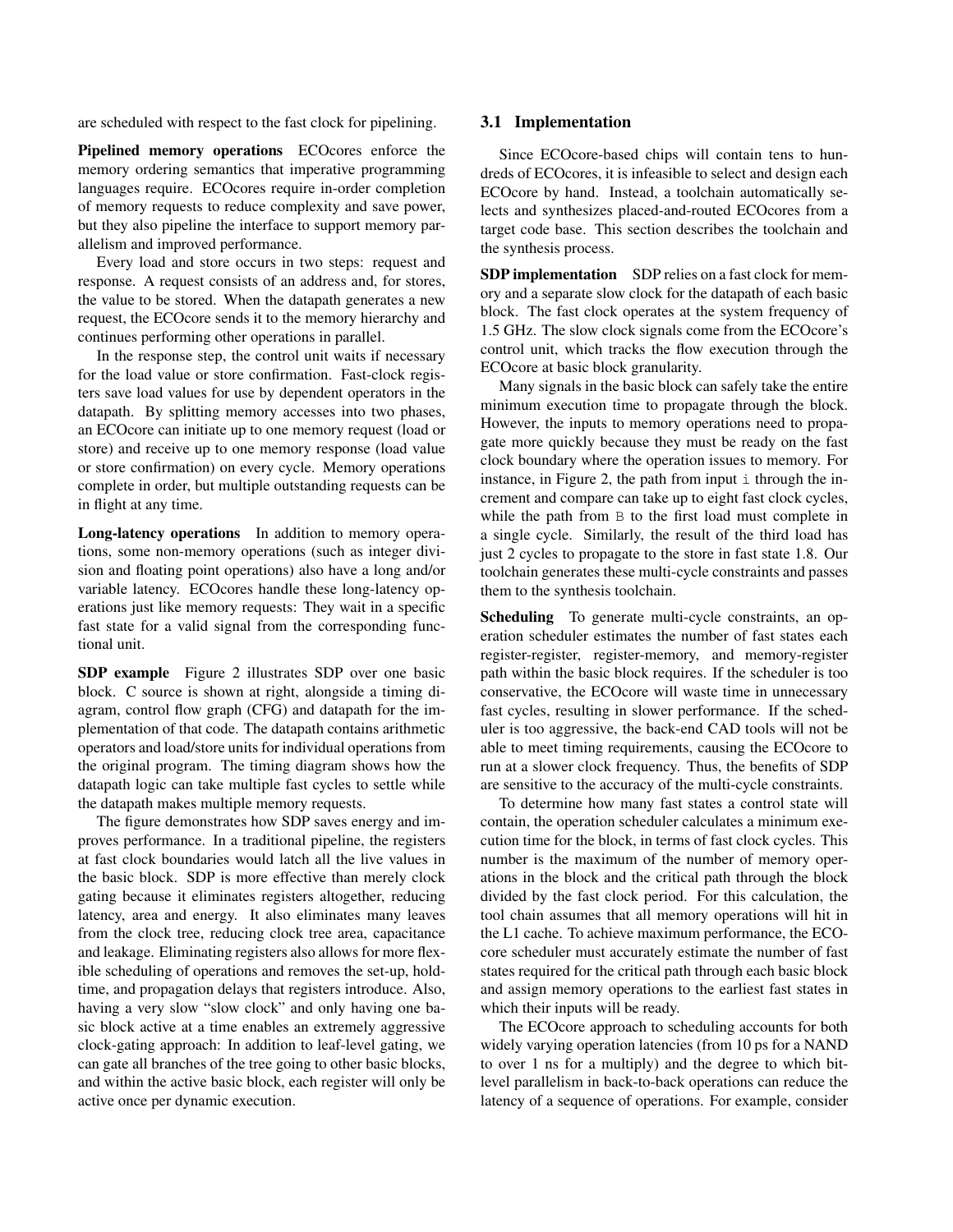

**Figure 2.** *Example datapath and timing diagram demonstrating SDP within one control state* **Under SDP, nonmemory datapath operators chain freely within a basic block, while memory operators and associated receive registers align to fast clock boundaries.**

a multiply followed by an add. At 45 nm, a single 32-bit add takes approximately 0.31 ns, and a single 32-bit multiply takes 1.12 ns, resulting in a naïve estimate of 1.43 ns for the combined operation. However, after CAD tool optimizations the chained multiply-plus-add operation takes only 1.14 ns (a savings of 20%). A pre-computed lookup table of all sequences of two back-to-back operators approximates the effects of bit-level parallelism.

Patching ECOcores, like c-cores, are patchable. Analyzing the programs in Table 1 shows an opportunity to reduce the patching overheads present in [27]: In our workloads, 87% of all compile-time constants can be represented by 8 or fewer bits. Thus, we can use smaller configurable registers to represent constants with little risk of reducing generality. This allows us to reduce patching area and energy overheads in ECOcores by 43% and 70%, respectively, without significantly impacting our ability to adapt to software changes.

Synthesizing ECOcores The ECOcore toolchain extends the c-core [27] toolchain, and uses the OpenIMPACT (1.0rc4) [20], CodeSurfer (2.1p1) [7], and LLVM (2.4) [17] compiler infrastructures. It can process arbitrary C programs and automatically selects parts that are a good match for conversion into hardware.

Our toolchain generates synthesizeable Verilog and automatically processes the design in the Synopsys CAD tool flow, starting with netlist generation and continuing through placement, clock tree synthesis, routing, and post-route optimizations. For synthesis, we target a TSMC 45 nm GS process using Synopsys Design Compiler (C-2009.06-SP2) and IC Compiler (C-2009.06-SP2). We configure the tools to optimize for speed and power.

Simulation and power measurement We use a cycleaccurate simulator to measure ECOcore performance compared to a general-purpose MIPS processor without ECOcores. The toolchain automatically generates simulator models for ECOcores. The simulator measures power by periodically sampling execution, tracing the ECOcore's inputs and outputs. Traces drive the Synopsys VCS (C-2009.06) logic simulator and Synopsys PrimeTime (C-2009.06-SP2). PrimeTime computes static and dynamic power for each sampling period.

We derive processor and clock power values for other system components from specifications for a MIPS 24KE processor in a TSMC 45 nm process [18] and component ratios for Raw reported in [16]. We assume a MIPS core frequency of 1.5 GHz with 0.10 mW/MHz for CPU operation. We use CACTI 5.3 [29] for I- and D-cache power.

Modeling memory performance To quickly explore a wide range of memory architectures, we have developed an energy, performance, and area model for the ECOcore memory hierarchy. For large  $(>2KB)$  cache arrays, we use data from CACTI [29] for all three metrics. We also include extra wire delay for reaching the arrays based on our place-and-routed ECOcore designs. In Section 4, we explore the use of very small caches. We model these as arrays of latches and use values from measurements of arrays synthesized in our ASIC tool flow.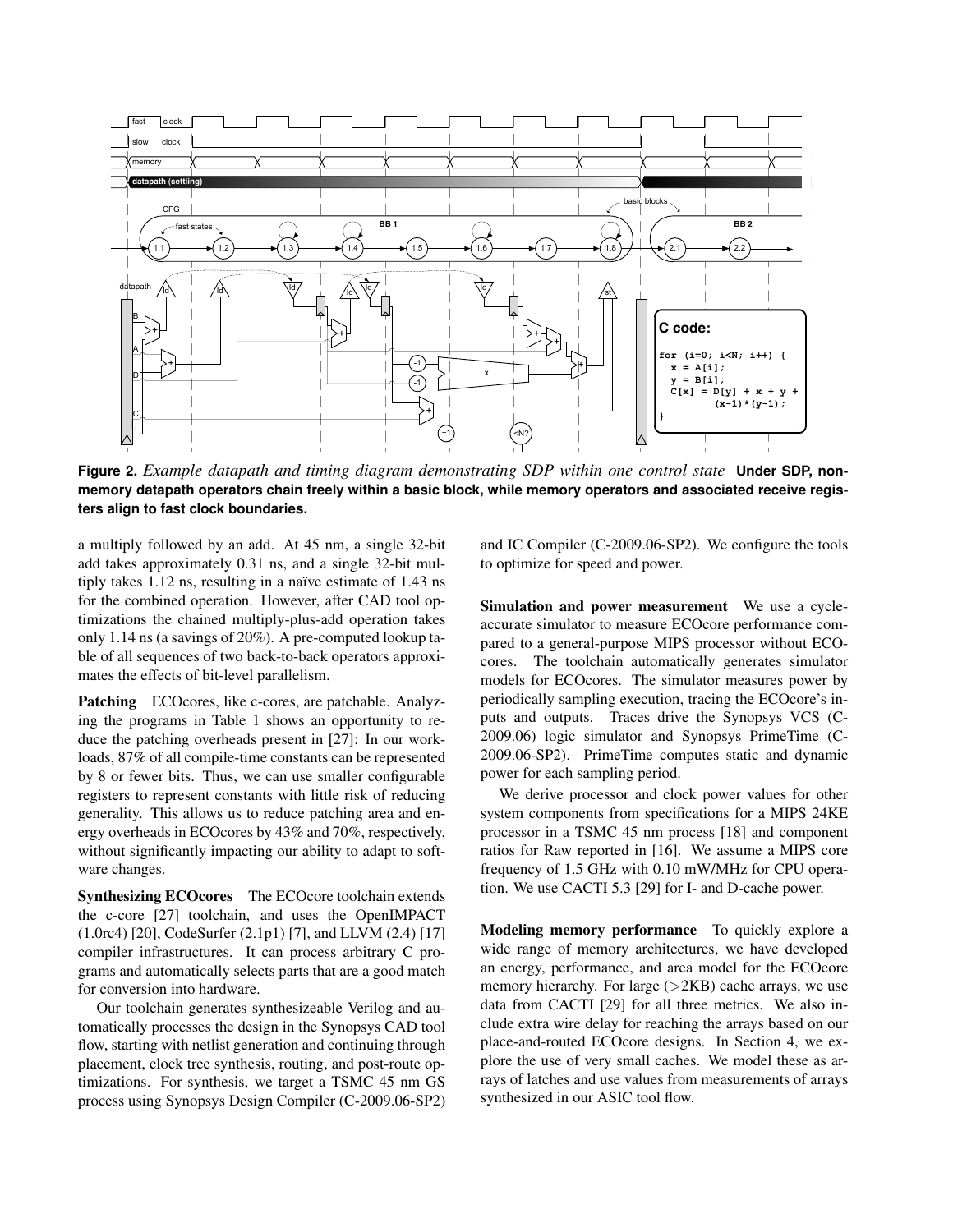

**Figure 3.** *ECOcore performance and efficiency* **Baseline ECOcores provide significantly better energy-delay (top), using SDP to achieve lower latency (middle), and energy usage (bottom) compared to c-cores.**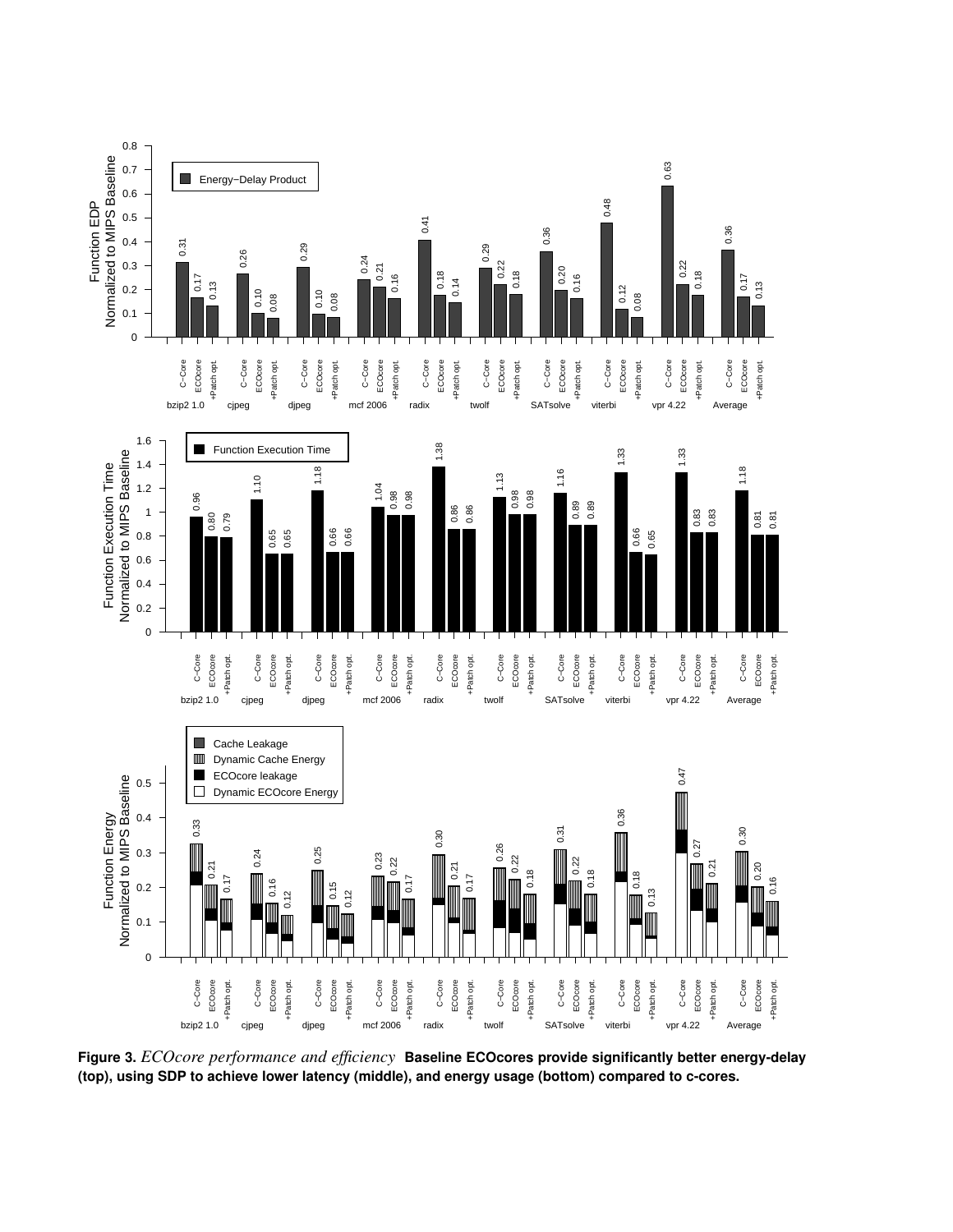

**Figure 4.** *Application performance and efficiency with ECOcores* **Energy-delay (top), application latency (middle), and energy (bottom) improvements from using ECOcores can be large, with latency reductions of up to 35% and average EDP reductions of more than 2**×**. The benefits of ECOcores increase with higher application coverage.**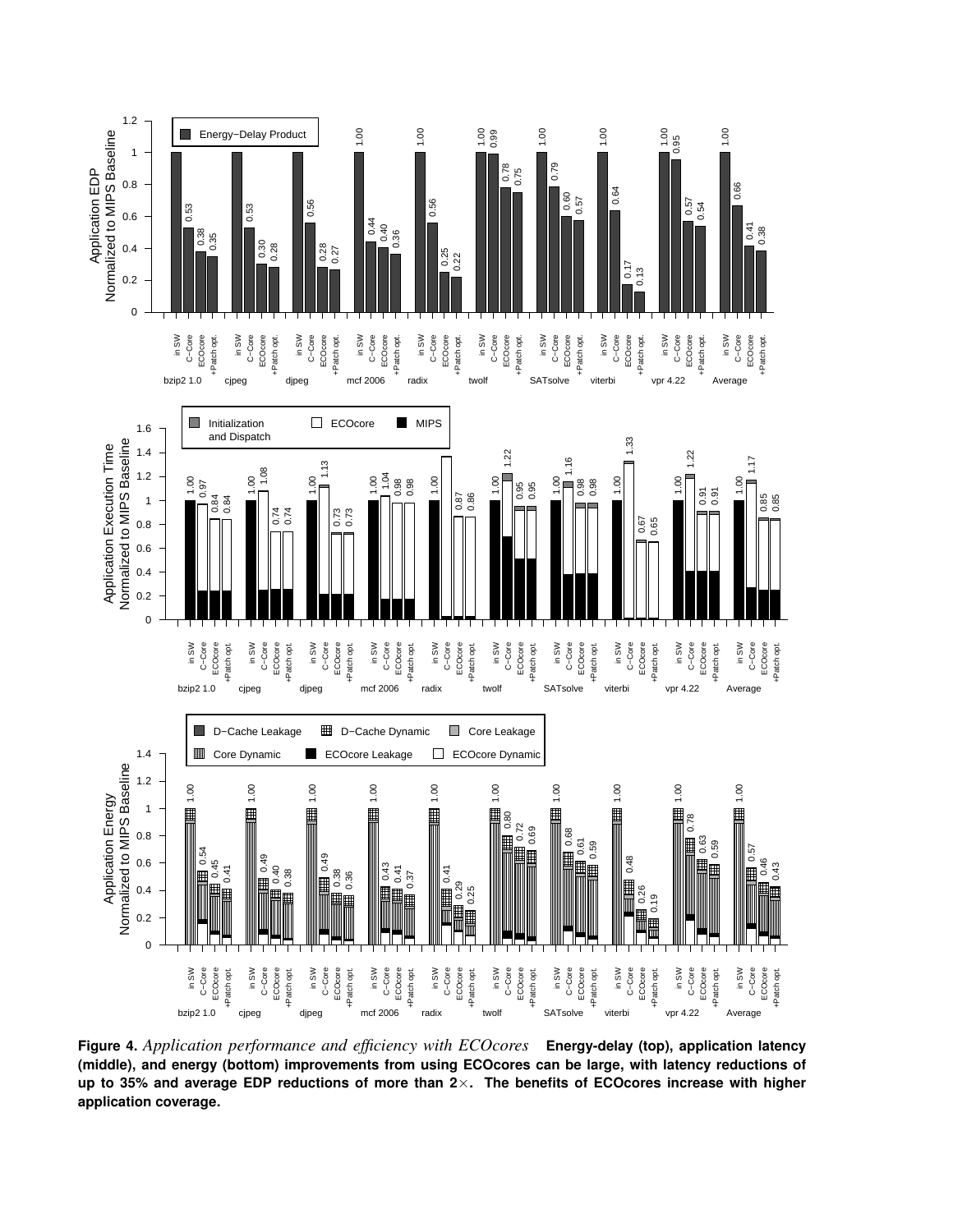| Workload       | Description                           | # ECOcores | Coverage | Avg. Slow clock | <b>ECOcores</b> Area | ECOcores +Patch Opt. Area |
|----------------|---------------------------------------|------------|----------|-----------------|----------------------|---------------------------|
|                |                                       |            | %        | <b>MHz</b>      | mm <sup>2</sup>      | mm <sup>2</sup>           |
| $bzip2$ [26]   | Data compression algorithm            |            | 76       | 366.74          | 0.27                 | 0.18                      |
| cjpeg $[14]$   | JPEG image compression                |            | 75       | 116.73          | 0.31                 | 0.18                      |
| dipeg $[14]$   | JPEG image decompression              |            | 77       | 85.32           | 0.33                 | 0.21                      |
| mcf $[26]$     | Single-depot vehicle scheduling       |            | 82       | 302.41          | 0.28                 | 0.17                      |
| radix [30]     | Sorting algorithm                     |            | 94       | 120.38          | 0.17                 | 0.10                      |
| sat solver [?] | Stochastic local search SAT solver    |            | 66       | 215.20          | 0.30                 | 0.20                      |
| twolf $[26]$   | Placement & connection of transistors |            | 49       | 252.20          | 0.20                 | 0.13                      |
| viterbi [11]   | Convolutional code decoder            |            | 98       | 259.07          | 0.22                 | 0.12                      |
| vpr $[26]$     | Place and route algorithm             |            | 61       | 684.93          | 0.37                 | 0.23                      |

**Table 1.** *ECOcore Workloads* **We built 19 ECOcores running at 1.5GHz for 9 irregular applications, covering the majority of execution. Patching optimizations significantly reduce area.**

#### 3.2 Evaluating SDP

In this section we describe our workloads and evaluate the impact of SDP on ECOcore efficiency, performance, and energy-delay product.

Table 1 describes the nine applications for which we have created ECOcores. For each, our toolchain uses execution profiles to identify the most time-consuming functions and loop bodies in the application. The toolchain then applies aggressive function inlining and loop body outlining to isolate these portions of the program for conversion into ECOcores.

We evaluate SDP and its associated scheduling and logic optimizations compared to c-core and software implementations of our workload. Figure 3 shows energy-delay product (EDP), and its two components (execution time and energy), for the portions of the applications executed on ECOcores. We normalize results to the baseline single-issue lowpower MIPS processor executing the same function. In addition to the baseline ECOcore design, we also present numbers for c-cores and an ECOcore with reduced patchability overheads ("+Patch Opt."). Since the ECOcore execution model is basic block based, benchmarks with larger basic blocks show greater improvements. We do not currently perform loop unrolling, but these results indicate it may be a fruitful optimization for ECOcores, at the expense of some additional area. The ECOcores not only outperform both the MIPS baseline and c-cores, but they are substantially more energy-efficient than c-cores. On average, the ECOcore baseline has a speedup of 1.27 relative to MIPS and 1.47 relative to c-cores. The baseline ECOcore reduces energy for covered execution by 80% over MIPS and by 33% over c-cores.

Figure 4 shows how these performance and efficiency gains are translated to the application level, where ECOcores offer an average EDP improvement of 59%.

### 4 Cachelets

Our measurements (see Figure 6) show that load-use latency, and equivalently, L1 hit time, in an ECOcore is a limiting factor for its performance. On average, L1 cache hits account for 30.8% of total time on the critical execution path for an ECOcore. Thus, reducing the load-use penalty should significantly improve ECOcore performance.

In conventional processors, all loads and stores go to a single cache since all load and store instructions execute on a small set of load/store functional units, but ECOcores can optimize load and store operations in isolation. ECOcores use small, very fast, distributed L0 caches called cachelets to reduce average memory latency. Cachelets provide subcycle load-use latency,  $6 \times$  faster than the L1. Cachelets contain one to four cache lines and are tightly integrated into the ECOcore data path. Each ECOcore may have several cachelets. Each cachelet serves a fixed subset of these static operations, all of whose accesses go through the cachelet. Cachelets are fully coherent, and an inclusive L1 backs all lines in cachelets. Operations that have not been statically mapped to a cachelet communicate directly with the L1.

Both the MIPS and ECOcore baselines have a 3-cycle load-use latency to the L1. The small size and datapath integration of cachelets combine to offer hit times of half a cycle (based on synthesis results), reducing common case memory latency by 83%. Figure 5 shows how an ECOcore with cachelets communicates with the L1 cache and shows the internal structure of a cachelet. In the figure, two communicating memory operations share a single, one-line cachelet, while a third accesses the L1. Internally, cachelets share many similarities with small full-scale caches, such as tags, comparators, and word select muxes, but they use latches rather than SRAMs to store data.

Below, we present a simple coherence protocol for cachelets, explore alternatives for deciding what types of cachelets to instantiate, and evaluate their impact on performance and EDP.

Coherence The ECOcore execution model requires a coherent memory system, so the coherence protocol must extend to cachelets. In order to provide such low latency, cachelets must be distributed: Synthesis experiments showed that, for a single shared L0, multiplexing across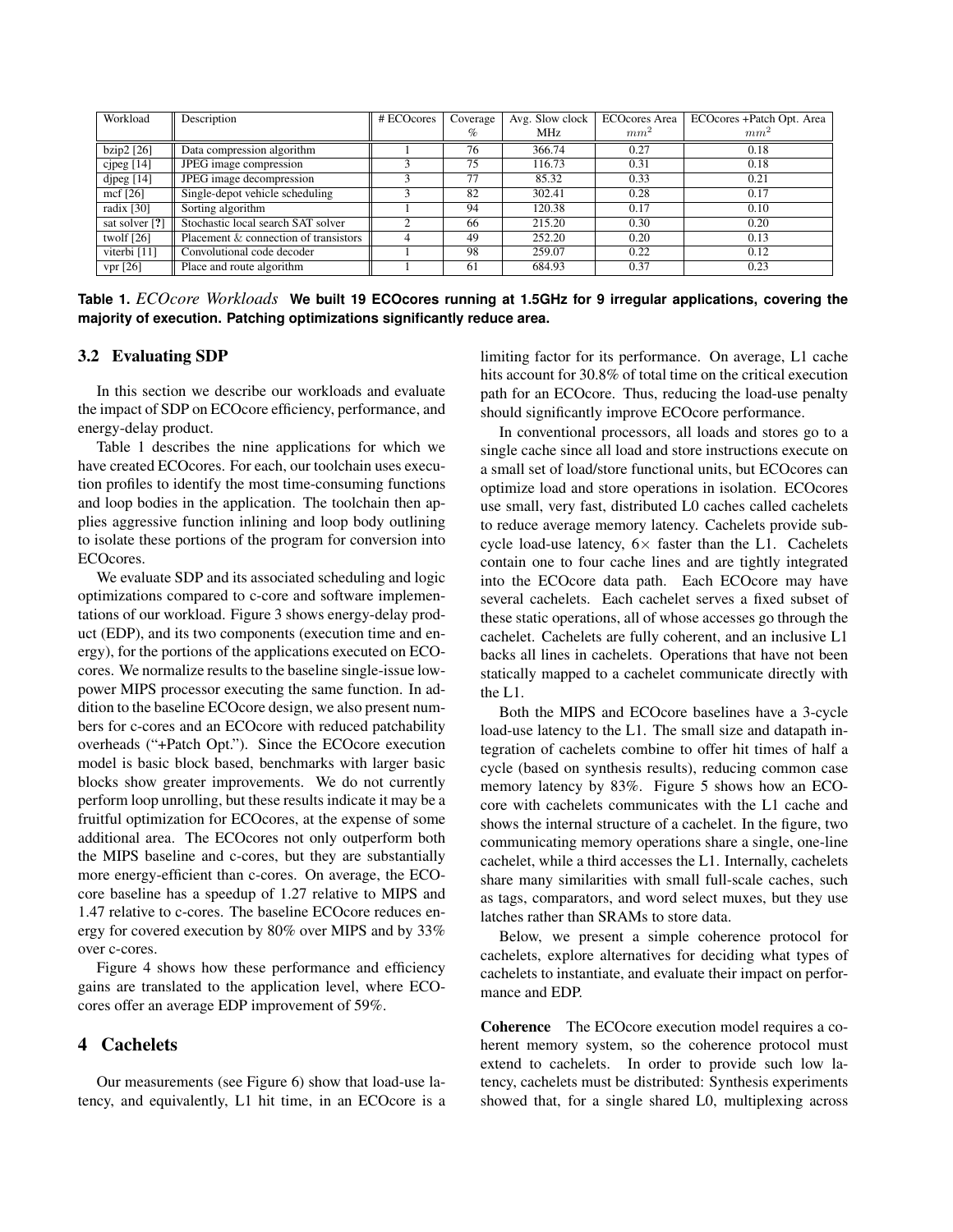

**Figure 5.** *Cachelet architecture* **With cachelets, memory operations with good locality will be mapped to local, lowlatency memories while other operations continue to interface directly to the L1.**

all memory operations in an ECOcore would have higher latency than a cachelet access. Likewise, making each cachelet a full-fledged cache from the protocol's perspective is not practical because the coherence controller and state machines for the cachelet would be much larger than the cachelet itself. This, and the distributed nature of the cachelets, differentiate them from an L0 cache.

To provide cachelet coherence at minimal cost, we allow cachelets to "check out" cache lines from the shared L1 cache. To check out a cache line, the cachelet issues a fill request to the L1 cache. The L1 acquires exclusive access to the line and returns its contents to the cachelet. The cachelet now has exclusive access to the line. If another cachelet, the general-purpose core, or another processor in the system attempts to access that line, the L1 detects this and forcibly reclaims the line from the cachelet.

To perform a reclamation, the L1 freezes the ECOcore to prevent concurrent updates to the cachelet, copies the cachelet's contents back into the L1, invalidates the line in the cachelet, and completes the coherence request. The ECOcore can then continue execution, potentially reacquiring the line if it needs it again.

Since it requires halting ECOcore execution, eviction is a heavy-weight operation. We minimize costs through profiling and careful assignment of cachelets to memory operations (described below). Additionally, when an ECOcore finishes executing, the ECOcore implements a cachelet flush mechanism that writes back the contents of all dirty cachelets in the ECOcore and invalidates all lines in cachelets.

Cachelet selection Judicious assignment of cachelets to static memory operations is essential for good performance. Including too many cachelets increases ECOcore area requirements without significantly improving performance, whereas including too few limits performance gains. Likewise, we must avoid operation-to-cachelet mappings that would result in poor hit rates or frequent coherence traffic.

We have developed two strategies for selecting which cachelets to instantiate. The first strategy, called *private* performs an LRU-stack-based [4] cache simulation in which every memory operation has a dedicated cache. The simulation reveals how many lines the cachelet needs in order to significantly reduce the miss rate for that operation. The simulation includes coherence misses, so operations that share data with other memory operations are unlikely to receive a cachelet. The private strategy includes a cachelet if it would require fewer than 4 lines, and would have a hit rate of at least 66%.

The second strategy, called *shared*, analyzes the communication patterns and assigns a shared cachelet to communicating sets of memory operations. It forms transitive closures of communication operations within an ECOcore, partitioning operations into sets such that, during an invocation of an ECOcore no operation in one set accesses any line of memory that any operation in another set accesses. It uses the same LRU-stack analysis as in the private strategy to determine whether to include a cachelet and how big it should be.

Cachelet evaluation We measured the impact of adding cachelets to ECOcores using both strategies. On average, the private scheme produces 8.4 cachelets per ECOcore and shared produces 6.2. In the shared case, each cachelet served an average of 10.3 memory operations. No single ECOcore utilized more than 28 total lines of cache across its cachelets, and on average used fewer than 16 total lines. Area overheads for private and shared are 13.4% and 16.8%, respectively.

Figure 6 shows the impact of cachelets on ECOcore performance (top), application performance (middle), and application EDP (bottom). The first bar in each series depicts a baseline ECOcore without cachelets (the "+Patch Opt." bar from Figures 3 and 4), and the second and third bars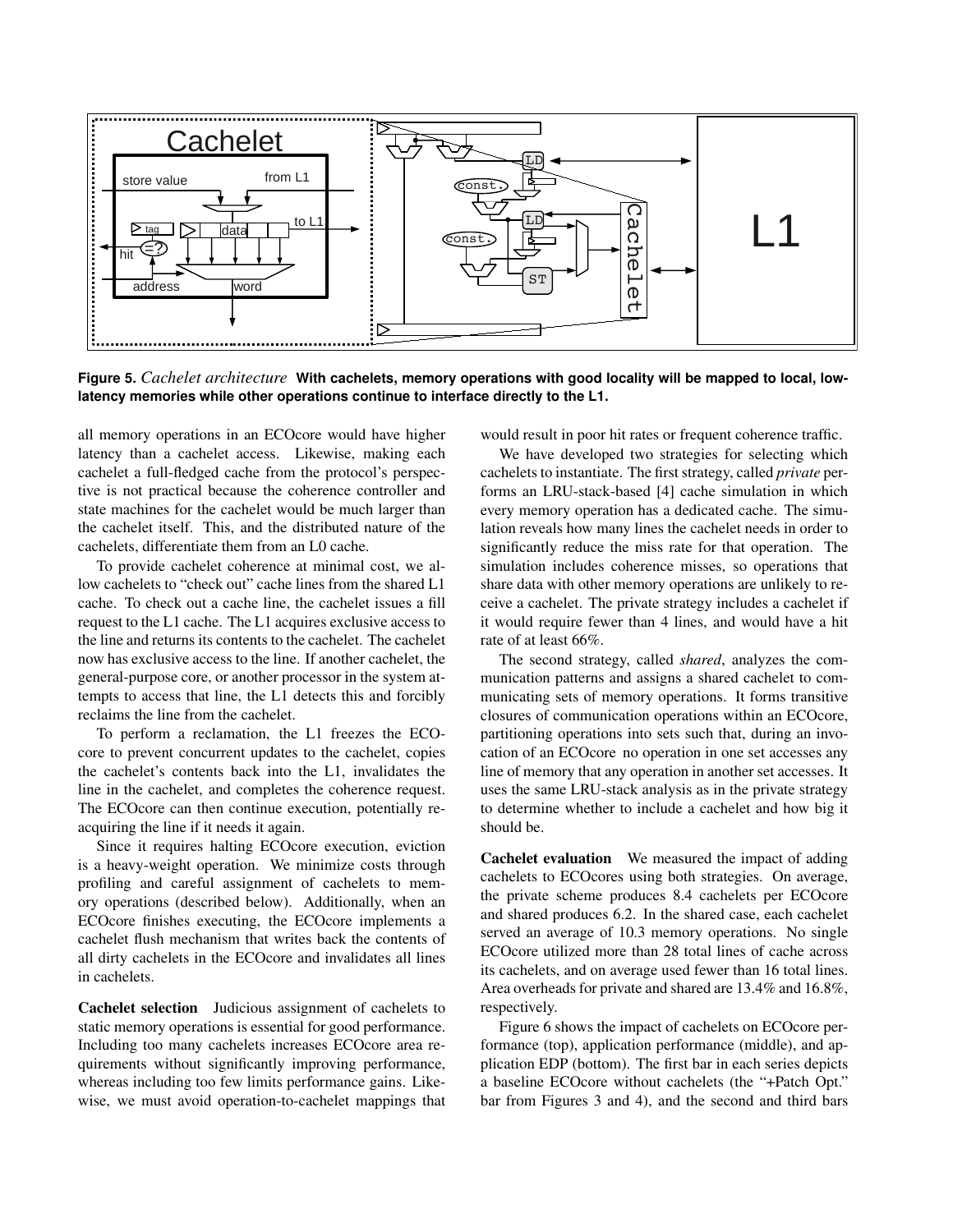

**Figure 6.** *Cachelet performance and efficiency* **The addition of cachelets greatly reduces latency and further improves EDP.**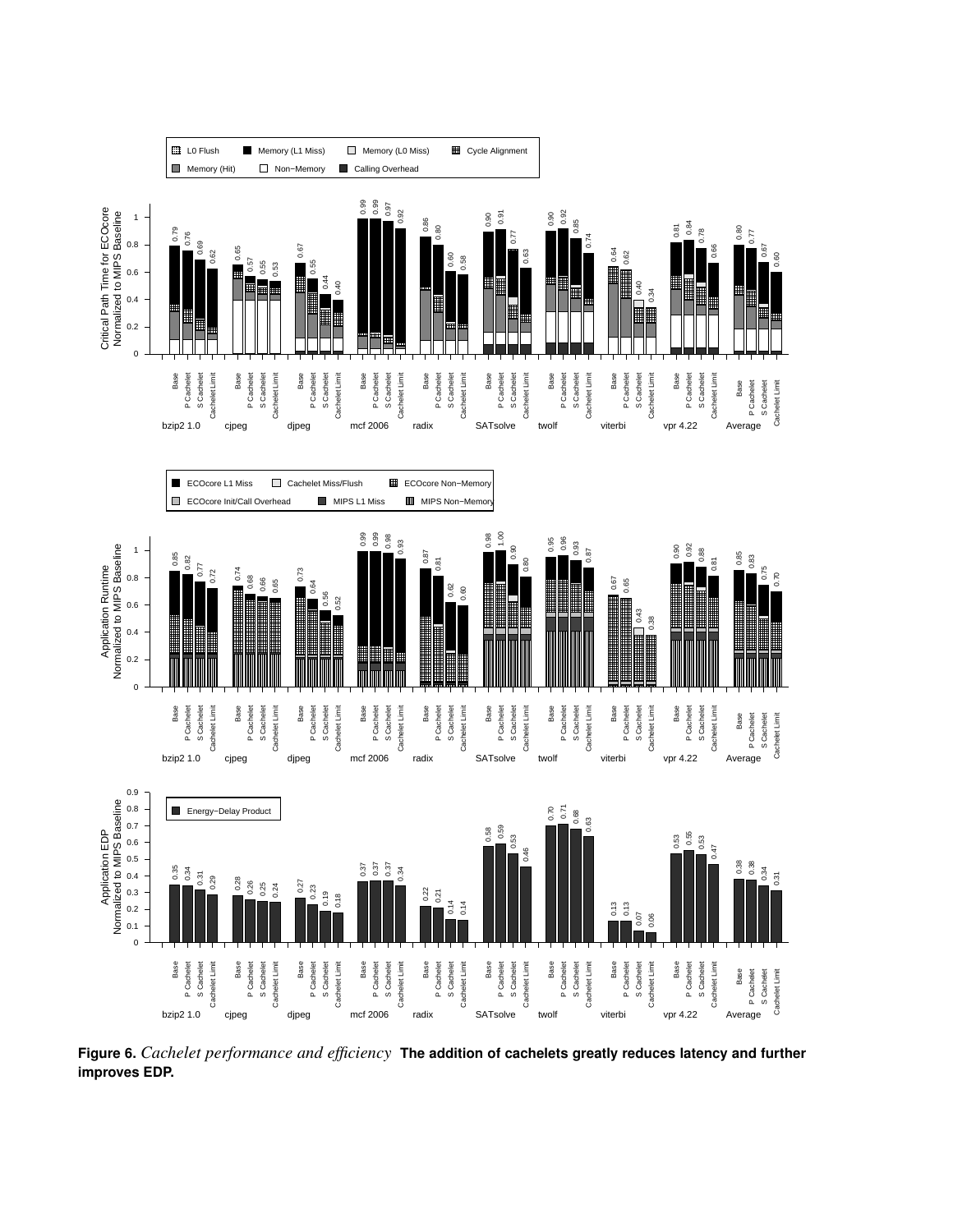present the private and shared strategies, respectively. The fourth bar shows results for a limit study for cachelet benefits assuming a 0.5-cycle, 32-KB L1. Both the private and shared cachelet approaches offer performance benefits, but the private strategy covers fewer critical memory operations, due to frequent communication between memory operations. The shared strategy realizes 66% of the performance potential seen in the limit study.

Adding cachelets to SDP reduces ECOcore latency by 13%, application latency by 10%, and application EDP by 4%. In total, the benefits of ECOcores with SDP, patching optimizations and cachelets provide average improvements for covered code of  $7.1 \times$  in EDP and a speedup of  $1.5 \times$ . At the application level, this translates to an average speedup of  $1.33\times$  and an average application EDP reduction of 66%.

# 5 Related work

Specialized coprocessors are a subject of increasing interest. Recent work has targeted accelerators for computations such as cryptography [31], signal processing [10, 13], vector processing [2, 8], physical simulation [1], and computer graphics [19, 3, 21]. Many of the ASIC-like accelerators [6, 12, 32] have focused on using modulo scheduling to exploit regular loop bodies that have ample loop parallelism and easy-to-analyze memory access patterns. Among these, the work in [12] and [32] design circuits with limited flexibility by incorporating limited programmability, or by merging multiple circuits into one, respectively. ECOcores differ in that they target the more general class of irregular, hard-to-parallelize computations that are not well-suited to modulo scheduling.

Conservation cores [27] are automatically-generated, application-specific hardware designed to improve application energy efficiency. While c-cores are very energyefficient and offer a patching-based model for preserving longevity, previous work did not focus on performance, and offered minimal speedup. In contrast, ECOcores focus on both energy efficiency and performance, which both SDP and cachelets provide. ECOcores also improve upon the patching-based model for longevity, using bitwidth analysis on compile-time constants to reduce patching overheads.

Several designs have leveraged the bit-level parallelism that SDP exposes between datapath operations. The approach presented in [25] schedules multiple dependent operators back-to-back in the same cycle to help physical synthesis meet frequency targets. The approach in [22] uses the technique to reduce register file accesses for sequential code regions. Finally, the work in [9] moves datapath operators across pipeline registers to prevent short path-related false positive timing errors. These techniques reschedule operators across just one or two cycles. SDP applies this technique more aggressively, eliminating most pipeline registers between datapath components and can incorporate dozens of operations, including many memory operations, into a single fat operation spanning a single slow-clock cycle. Furthermore, SDP applies chaining only to arithmetic operators, leaving memory to run fully pipelined.

ECOcores provide a higher-performing and moreefficient memory system, with pipelined access and integrated cachelets. The CHiMPS multi-cache architecture [23] uses several application-specific caches and enforces coherence via flushing, but the purpose, sizing, and implementation of CHiMPS multi-cache differs from the cachelet approach. CHiMPS aggregates 4-KB block RAMs on an FPGA into caches backing different regions of memory in order to provide memory parallelism and to simplify the memory interface for a C-like programming model. In contrast, cachelets utilize small caches with between one and four lines that reduce the average hit time and access energy by eliding accesses to the L1.

Both the cachelet and SDP techniques apply broadly. SDP allows accelerators to greatly reduce clock energy and improve performance by implementing complex operators that include cache accesses. This approach can be used, for example, to generate the "magic" instructions discussed in [15]. Cachelets reduce the average cost of cache accesses to a fraction of L1 latency. Both custom datapath architectures that support caching, such as [28], and more conventional processors with static instruction based clustersteering [24] can apply the cachelet technique.

### 6 Conclusion

We have presented ECOcores, an extension of c-cores that improve the performance and energy efficiency of irregular programs. ECOcores use two techniques to reduce energy consumption and improve performance compared to both a general purpose processor and existing work on similar specialized hardware. First, ECOcores use SDP to efficiently construct and clock complex operators capable of containing dependent memory references. Second, cachelets reduce L1 hit times while maintaining a coherent memory interface. Together, these techniques speed up the code they target by  $1.5 \times$ , improve EDP by  $7.1 \times$  and speed up the whole application by  $1.33 \times$  on average, while reducing application energy-delay by 66%.

#### Acknowledgements

This research was funded by the US National Science Foundation under NSF CAREER Awards 06483880 and 0846152, and under NSF CCF Award 0811794.

#### References

[1] Ageia Technologies. PhysX by Ageia. http://www.ageia. com/pdf/ds\_product\_overview.pdf.